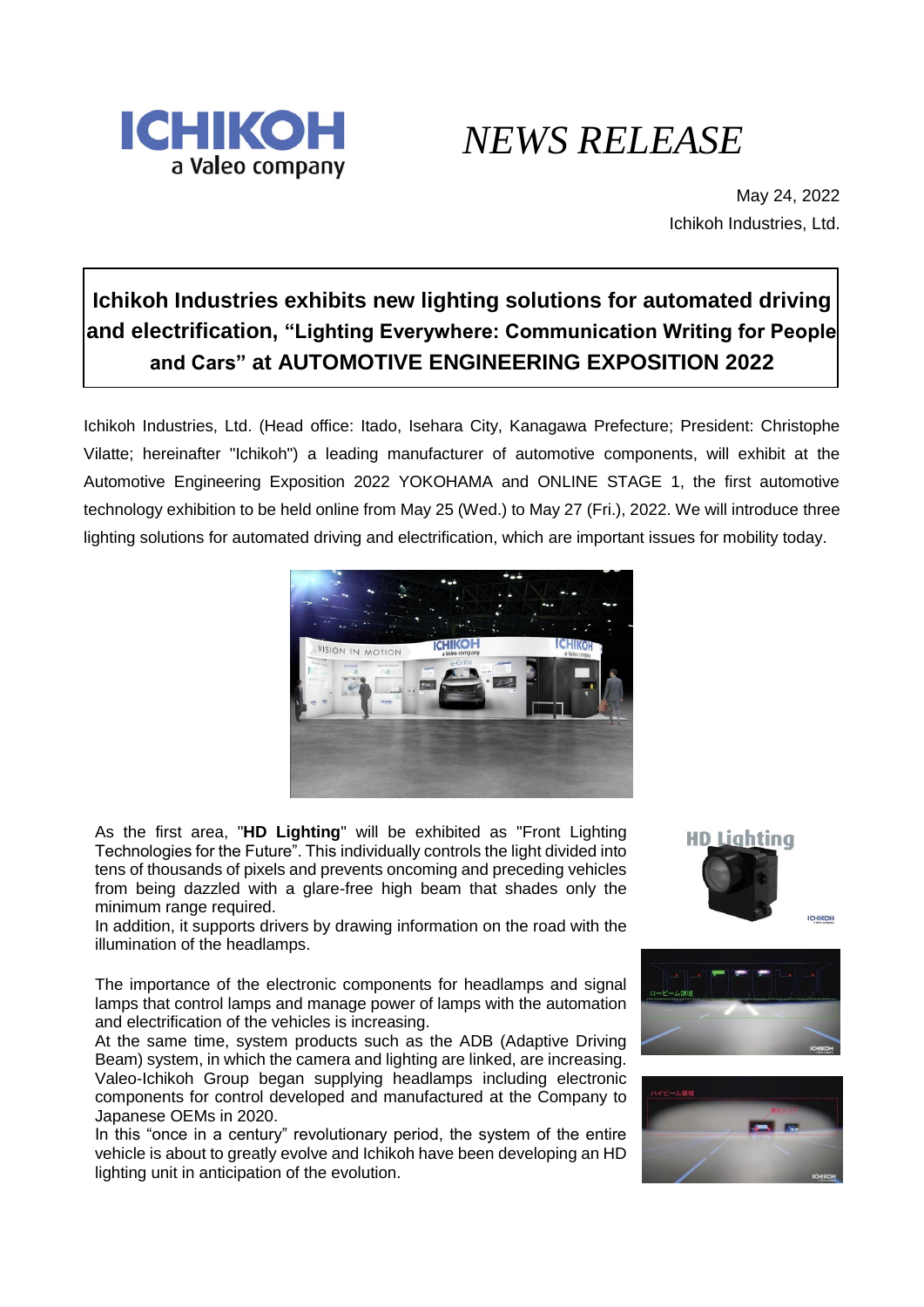HD lighting is the technology that individually controls each range of illumination which is divided into tens of thousands of pixels.

In the low beam area, it supports drivers by informing them of the lane guide and the navigation by drawing guidelines and symbols on the road with the illumination of the headlamps. It also enhances safety by accelerating the discovery of pedestrians with emphasized irradiation of crossing pedestrians' step.

In the high beam area, it is possible to drive maintaining the same light level as the conventional high beam while prevents oncoming and preceding vehicles from being dazzled by shading only the minimum range required.

In addition, it makes easier to see the sign by suppressing the light that irradiates the sign and works so that pedestrians don't feel glare by shading only the upper half of the body of the pedestrians.

The latest HD lighting units enable further improvements in night time visibility compared to conventional products. Ichikoh industries' independent testing have confirmed that the system can significantly reduce driver stress levels in night time driving.

In this exhibition, visitors can experience the evolution of lighting through a demonstration comparing HD lighting with the conventional 12-segment ADB unit.

As the second area, "**e-Grille**" will be exhibited as "Glowing Front Panel that Evolves Front Face".

This is a new lighting product for electric vehicles (EV / HEV / PHEV) that replaces conventional radiator grilles.

With the electrification of vehicles, the function of "intake for cooling the engine" of the radiator grille becomes less important.

On the other hand, just like lighting, the radiator grille has an iconic role to express the identity as a brand or model.

In addition, as a global styling trend, headlamps are becoming thinner and signal lamps are becoming larger, and the barrier between the design of the grille and lighting is lowering.

The e-Grille is a product that combines grille and lighting for a new era in which dissemination of electric vehicles (EV / HEV / PHEV) is progressing and that is in line with such styling trends and technological trends such as electrification for vehicles.

The e-Grille prototype at this exhibition, using a functional film material which was created in collaboration with DNP, gives a beautiful graphic appearance when not lit, and when lit, emphasizes the lighting shape without being affected by the graphics.

In the normal driving, it play a role as a glowing grille that creates a face of the car, and when charging, it plays a new role as a lamp to show charging status.

Experience the high quality graphics and light at the exhibition site.

As the third area, "Ichikoh's aftermarket products and new technologies in projection" will be exhibited.

Aftermarket product "**3D surround multi-view**" composites images from four HD cameras in real time and displays a safe field of view of all directions with high-quality 3D images. It can constantly display a bird'seye view from directly above the vehicle, and drivers can grasp a situation around a vehicle with a 3D view.





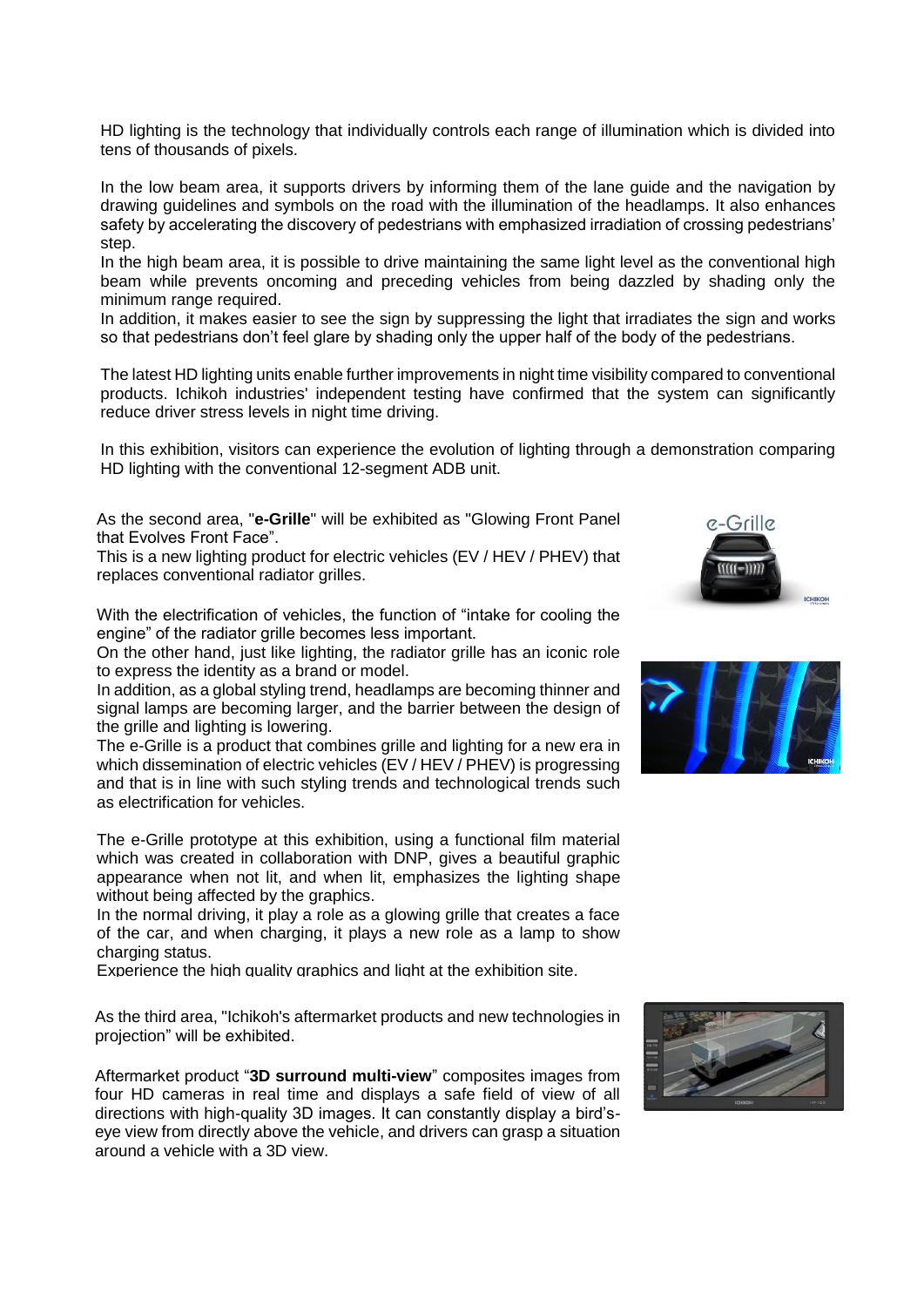Even if drivers check using a normal back camera and side mirrors together, blind spots will occur behind the vehicle. This product technology makes it possible to check the side and rear of the vehicle on a single monitor, including spots that were difficult to be seen before.

In addition, a composition technology that makes the object seen with as little sense of incongruity as possible in the joint between the cameras is used.

This product can be linked with all of our monitors, and can be used not only for ordinary trucks but also for special vehicles and construction machinery, and has been increasingly adopted in recent years.

The new technology in which the tool that allows the camera position and screen viewpoint to be changed during calibration was developed shortened development period for specifications which meet customer needs and vehicle geometry from approximately 2.5 months to about one month, and made it easier for customers to introduce the system by reducing costs and man-hours.

Users' demand for clearer images at night and in places with large contrast is increasing.

To address the demand, Ichikoh produces a line of new Digital products such as HD color cameras with a rear shutter of 1.28 million pixels equipped with HDR (high dynamic range) technology, the side cameras with a wider angle than before, HD color monitors which are digitized and increased in the size and back sensors which are compatible with them.

In addition to providing clearer images at night and in tunnels, they expanded the field of view by about 25% compared to conventional products by greatly reducing effect of contrast and by adopting a widerangle camera and a larger monitor. This allows the drivers to have better rear visibility in all situations, enabling safer and more secure driving.

The use of HD-TVI transmission technology enables long-distance transmission and making it possible to install the system on all types of vehicles including large trucks and trailers which was difficult to install the system in the past, to check blind spots with a clear image, to use the conventional extension cable and to replace easily.

Please come to the venue to see the clear images.

"**Near-field Projection**" enhances safety and contributes to the reduction of traffic accidents by alerting the movement of the vehicle clearly to road users using projection technology.

Since our establishment, Ichikoh industries has developed a variety of products to improve safety, focusing on solutions to improve visibility from a driver and the vehicle's visibility to other driver.

The near-field projection is not for drivers, but for the purpose of communicating information to road users around vehicles such as pedestrians, bicycles, and motorcycles.







It aims to prevent accidents such as entanglement accident and contact accident by communicating the movements and danger of the vehicle clearly to the road users around and by urging to pay attention each other in addition to safety driving.

It can be used to inform the approach of quiet vehicles such as electric vehicles (EV / HV / PHEV). It is particularly effective for large vehicles with many blind spots, such as trucks and buses, not only the passenger cars.

Improvements of safety can be expected, especially at spots with high risk of traffic accidents, such as intersections and parking lots.

In this exhibition, a prototype of a projection unit for direction indication which works in conjunction with turn signal lamps will be exhibited in addition to a model showing the use case of near-field projection.